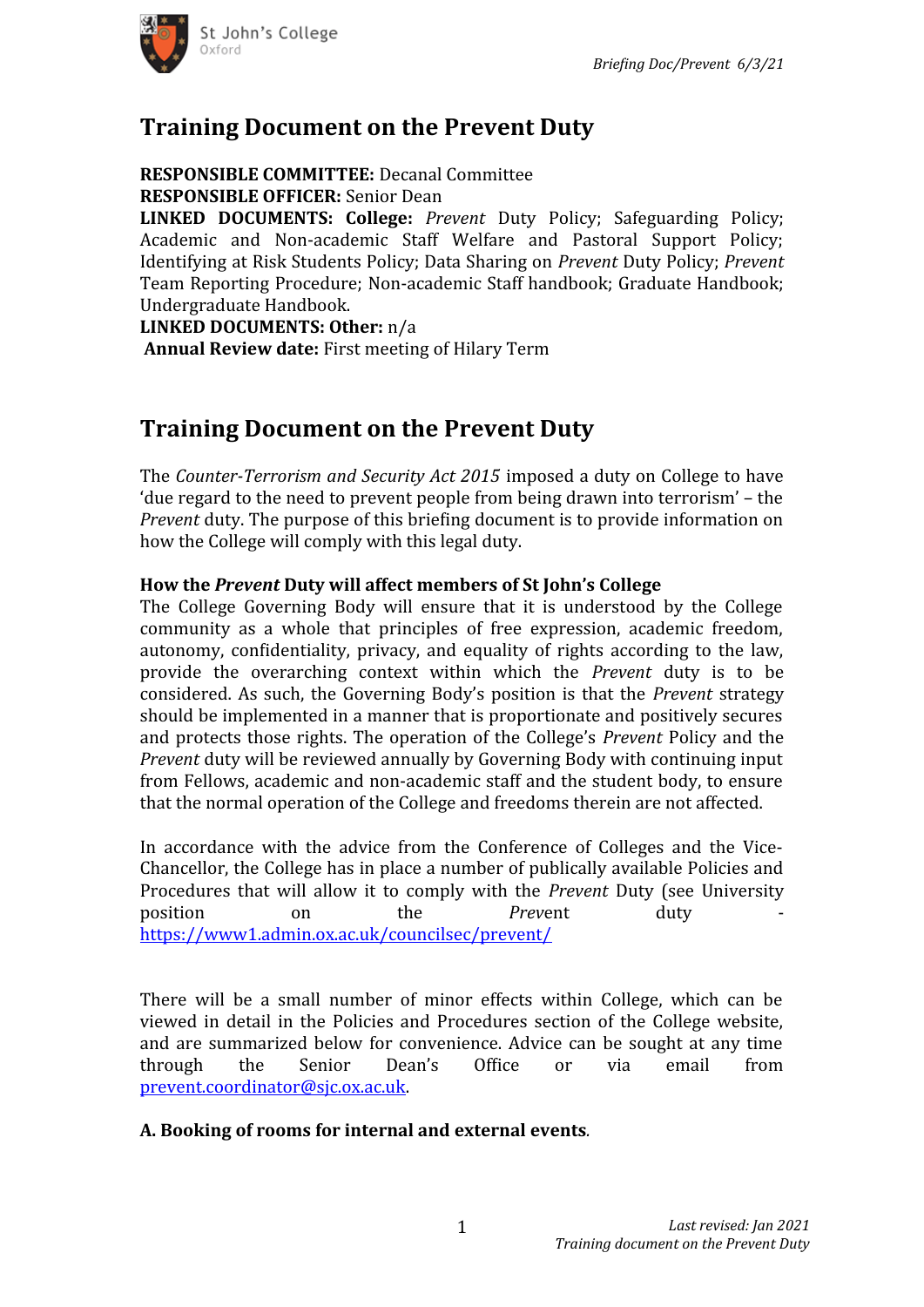

- 1. **Only** criminal speech will be proscribed and therefore most risk assessments for typical events occurring in College will require minimal assessment.
- 2. Booking rooms where only speakers and guests internal to the University will be present:
	- a. Academic and non-academic staff will risk assess their own events using a risk assessment template.
	- b. For student room bookings requiring decanal permission, or permission from a Fellow – the Senior Dean's office or individual Fellows will risk assess the event using a risk assessment template.
	- c. For rooms requiring no decanal permission or permission from a Fellow - student members will risk assess their own events using a risk assessment template.
- 3. Booking rooms where speakers and guests external to the University will be present
	- a. Academic and non-academic staff will risk assess their own events using a risk assessment template.
	- b. Students will submit requests for approval to the Senior Dean's Office 7 days in advance.

### **B. Identifying individuals at risk of radicalization**

The College is required by the new legislation to provide a procedure to identify individuals at risk of being drawn into terrorism. Action will **only** be proposed in respect of serious terrorist criminal activity, where the College already has certain legal duties. It is anticipated that most 'at risk' individuals, will already have been identified and supported through the College's existing robust welfare provision.

#### **C. Internal reporting of individuals at risk of radicalization**

The College is required by the new legislation to provide a procedure for internally reporting individuals deemed to be at risk of being drawn into terrorism. The different routes of reporting are shown below:

- (i) Non-academic staff Bursary Manager
- (ii) Undergraduate and graduate students, academic staff, College Fellow and academic visitors – Senior Dean

To minimize the risk of inappropriate reporting, the College *Prevent* team will stringently assess any reports internally. Only when the help available through the robust College welfare system is insufficient, will the College *Prevent* team seek advice from the University *Prevent* team. The University *Prevent* team will itself carry out a further assessment to identify help within the University welfare system. The only source of external reporting will be from the University Registrar when all other reasonable means have been exhausted.

#### **D. Further Training on the** *Prevent* **Duty**

Further training on the *Prevent* duty in Universities is freely available through individual online modules from the Learning Foundation <http://www.safecampuscommunities.ac.uk/training>. Short briefings and advice